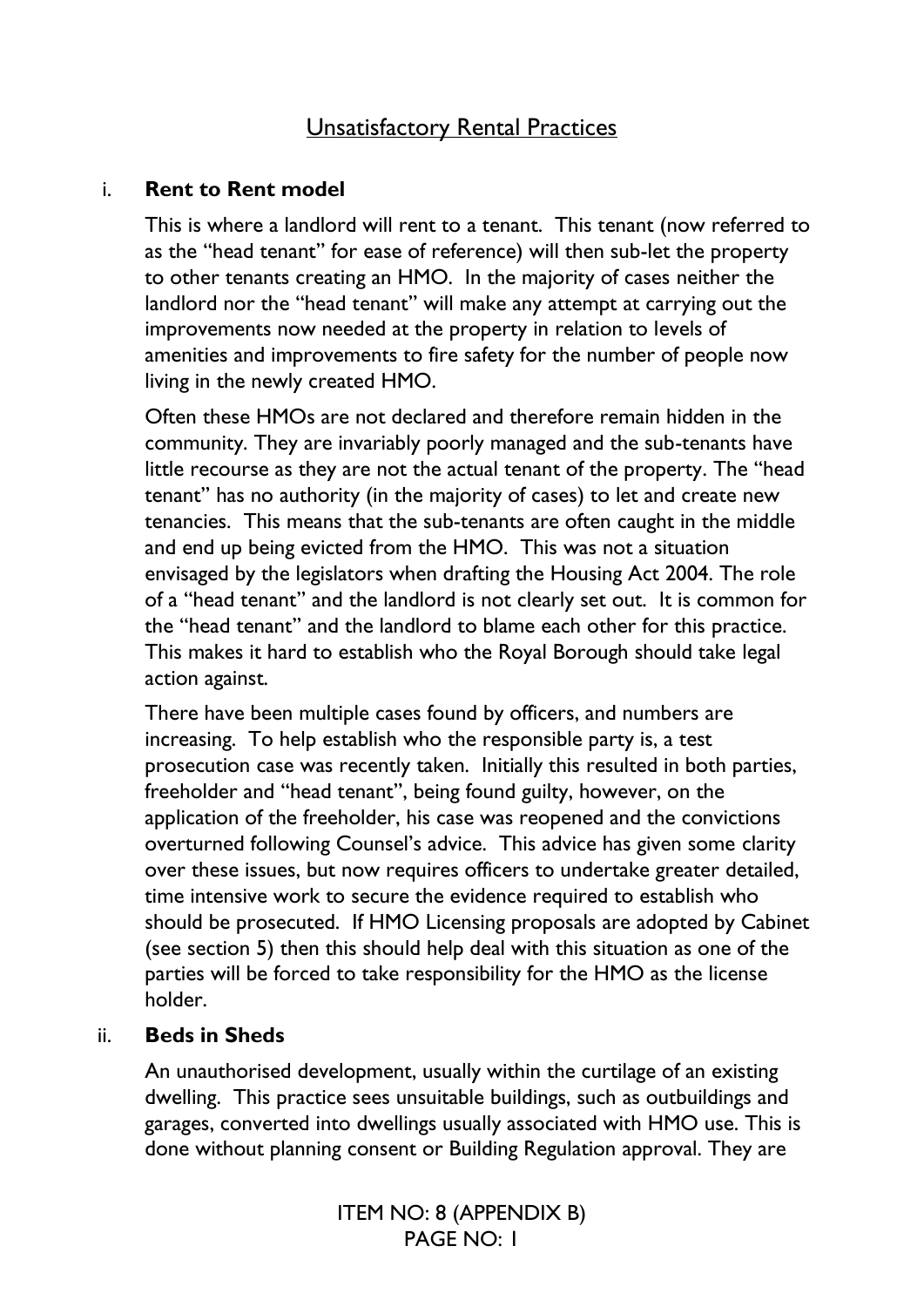often sub-standard and will usually require multi-agency intervention, such as planning enforcement, housing enforcement, etc.

Again there have been multiple cases identified by RBG services. Often the use has been established for such a time that planning enforcement cannot take action. However, the sub-standard condition of these developments often means that the use is prohibited until extensive works are carried out. These works in themselves will require planning permission and/or Building Regulation approval which can then be used to prevent the development from being re-established.

## iii. **Avoidance Rental Model**

Two storey (four or more bed) properties are purchased and then the rooms converted into small self-contained flats, with minimal kitchen facilities and a small ensuite bath/shower room within the room. A 'shared kitchen' will also be provided. Vulnerable single persons are then sought from charities and local authorities (LAs) to place in these rooms. This type of practice avoids the need for planning permission for the conversion because of the shared kitchen making the use ambiguous. However the 'flats' are separately assessed for Council Tax. This creates a situation where the 'self-contained' Local Housing Allowance (LHA) rate can be applied rather than the significantly cheaper 'room' LHA rate. This type of development remains unregulated, the conversion/building practices are often sub-standard (such as overloaded electric systems) and it leads to tenants being accommodated in tiny unsuitable flats.

So far nearly 200 suspected properties have been identified that match this model. These properties are being investigated and action taken to improve standards in individual cases. However, a longer term, more sustainable solution requires a change in how Local Housing Allowance (LHA) rates are applied, with a pan-London agreement to only charge the 'LHA room rate' rather than the 'LHA 1 bed rate'. If this can be achieved then landlords would not be able to exploit the loopholes in the legislation. Officers are actively working to encourage a London wide solution.

## iv. **Beds to Rent**

As the name suggests, rather than rooms being rented instead, beds within rooms, such as bunk beds, are rented. A recent raid revealed a situation where three HMOs in a row, each with four bedrooms, were being occupied by 36 people. Where this practice is discovered, the PRSHEP Team has to take enforcement action to protect the health and safety of the tenants.

> ITEM NO: 8 (APPENDIX B) PAGE NO: 2